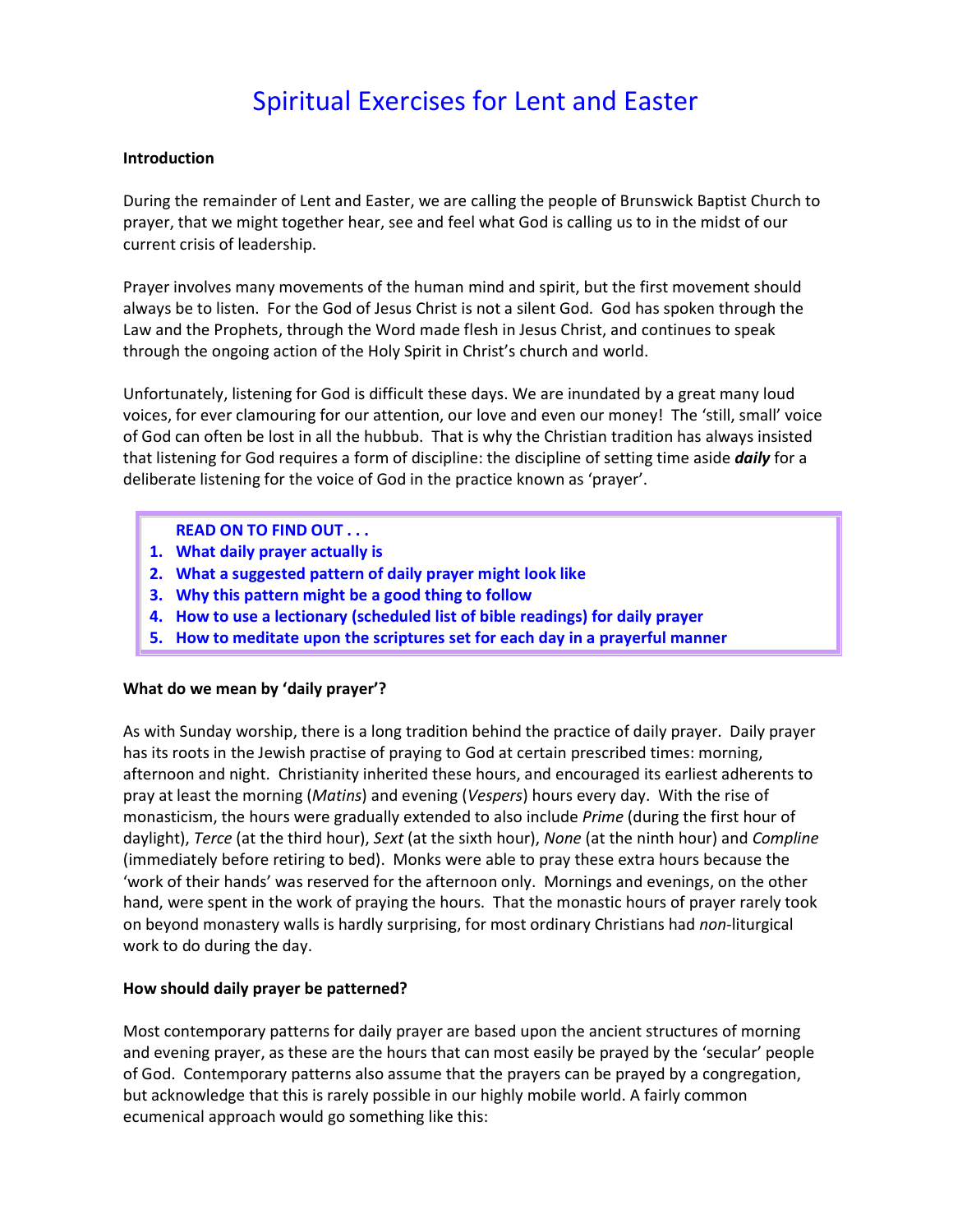

You will note that this pattern of prayer shares certain *similarities* with the Sunday Service of the Lord's Day. After gathering prayers that also give praise to God, Scripture is recited and meditated upon in silence. The prayers that follow function as an explicit response to the readings, and ordinarily include confession, thanksgiving and petition. The liturgy concludes with a blessing and dismissal. But there are *differences* as well. The gathering prayers are relatively brief. More than one Psalm may be recited (up to four, in some traditions). There is only one lection apart from the Psalms. There is no sermon or Eucharist. And the final blessing and dismissal includes a call for the congregation to *bless God* (rather than each other).

Versions of Morning and Evening Prayer may be plentifully found in Christian bookshops and on the internet. My website also contains a section of orders for Daily Prayer which you are very welcome to use: http://www.deverell.net/dailyprayer.html

#### **What is so great about using this pattern for daily devotions?**

As Protestants of Reformed and evangelical inheritance, we are of course free to use this order or *not* to use this order. In my view, the advantages of using this pattern (if only in a modified form) far outweigh the disadvantages. The advantages include:

 (a) the sense that we are praying in a form, and with a theological purpose, that is shared by the vast majority of Christians around the world, past and present;

 (b) a sense that we are engaging with an expansive range of Scripture across any given year through the use of a lectionary for daily prayer;

 (c) this pattern guarantees that we will engage with God in and through a full range of divine and human experience: praise, lament, contemplation, confession, thanksgiving, petition and intercession.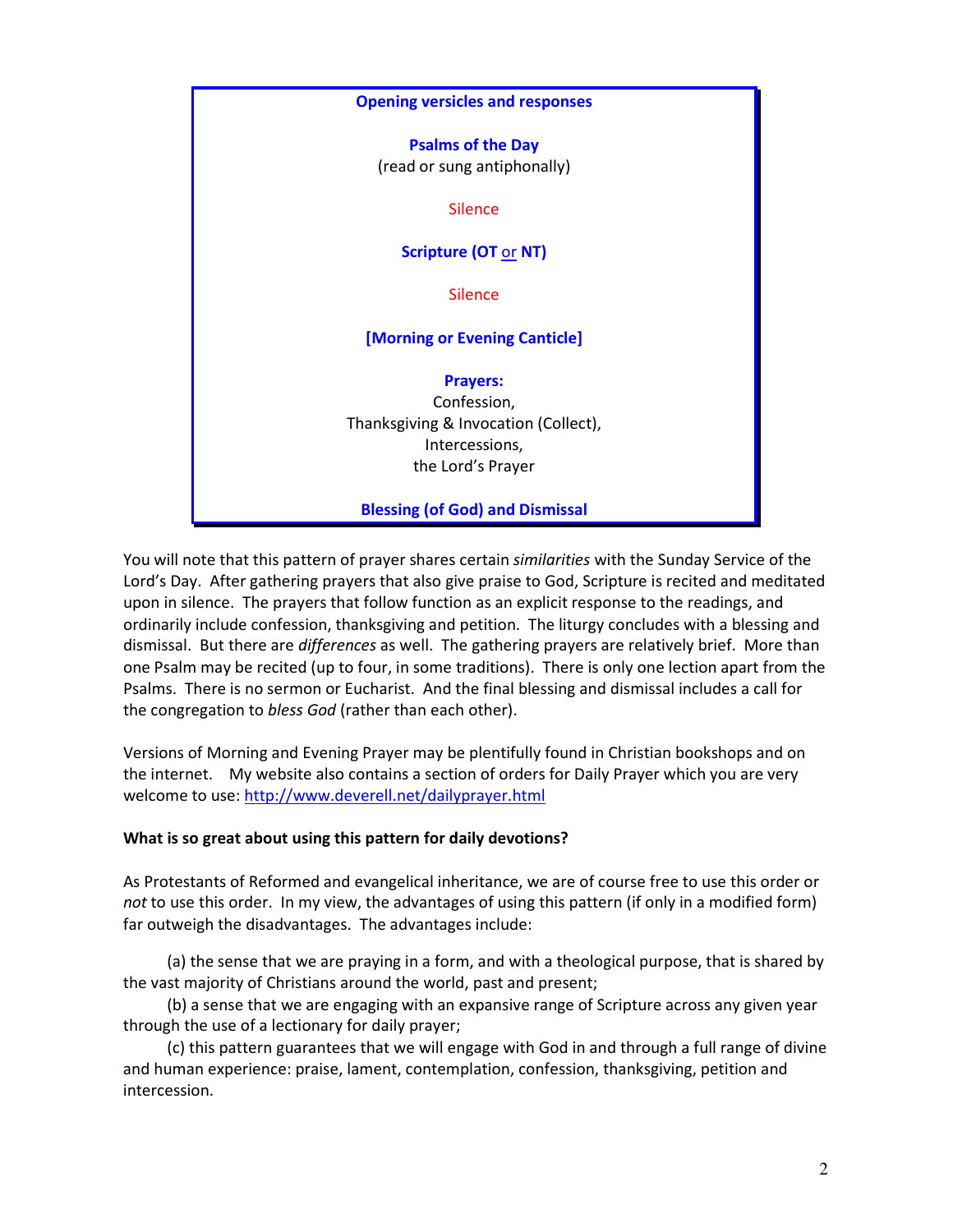The disadvantage of course (and this is the most common Baptist complaint) is that such prayer can begin to feel stale or legalistic. In my experience this danger can be mitigated, somewhat, by reminding oneself that free and spontaneous 'bursts' of prayer are perfectly legitimate both *within* this structure and beyond it, through the whole business of the day!

## **Using a lectionary (list of bible readings) with daily prayer**

As the reading of Scripture stands at the heart of this ecumenical tradition of daily prayer, it is a good idea to use a list of readings set out across a significant period of time in such a way that you are actually *taken somewhere* in your meditations, taken on a kind of pilgrimage with Christ from birth, to baptism and ministry, on into resurrection life and ascension to God. If you want to learn more about how lectionaries work, about their theology and spirituality, take a look at this article on my website: "The Revised Common Lectionary: an invitation to practise the way of Christ" (http://www.deverell.net/lectionary\_talk.pdf). There are various lectionaries for daily prayer, usually operating on a two-year cycle that seeks to engage with the seasons of the Christian year.

A good, and easily accessible, ecumenical lectionary may be found in various formats at: http://almanac.oremus.org/lectionary/2011.html. Download in whatever form you prefer.

The lections (readings) you are encouraged to use for the **remaining days of Lent and Easter** are included as an appendix at the end of this guide.

## **How to meditate on the Scriptures within an order of daily payer**

This exercise may be used either on its own, or (more helpfully in my view) in conjunction with the order of daily prayer I outlined above. When used with a daily order, I recommend that the exercise is used when the opening prayers have been completed, in conjunction with the Scripture readings themselves This exercise, usually known as *Lectio Divina* or 'sacred reading', was always meant for this kind of use. There are several ways to do it, but I recommend the following process:

## *1. Come to quiet*

When you have said the opening prayers, seat yourself comfortably in a quiet place. Light a candle. Watch the candle-light and repeat the phrase "Come, Lord Jesus, Come" over and over until you feel relaxed in body and quiet within.

## *2. Read one of the texts set for the day over, slowly and carefully*

Actually, this means reading the text twice. Read it once, all the way through, and out loud if possible. But then read it again, slowly, until you settle on a particular word or phrase which seems particularly significant for your own life at present.

## *3. meditate upon the meaning of the text*

What does this word or phrase mean for you? What is God wanting to say? Writing or drawing may help to give shape to your thoughts.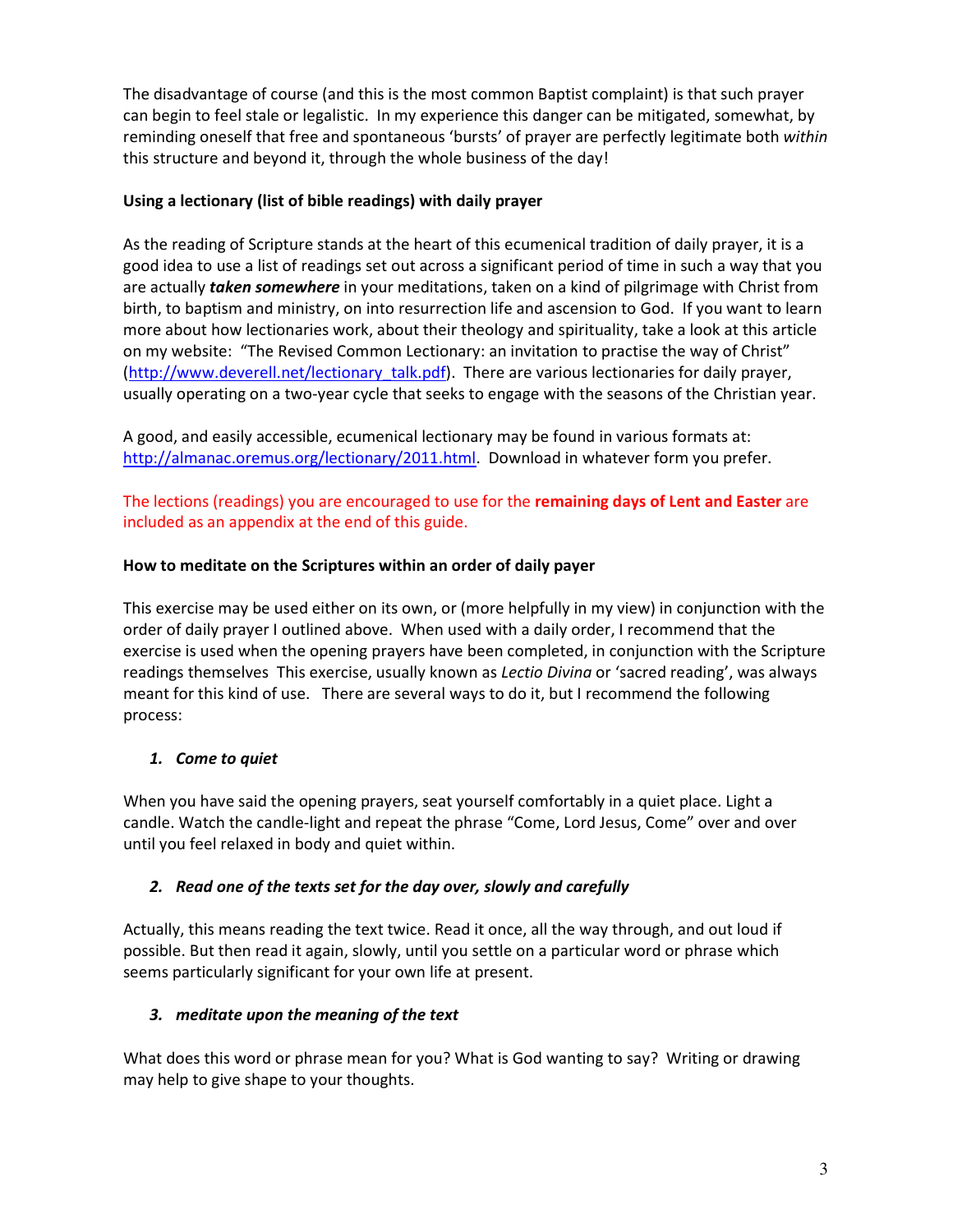## *4. move into a space of contemplation where your mind is emptied in order to listen for God's voice*

Gazing at the candle again, chant your word or phrase over for a couple of minutes. Then be quiet and listen for at least five minutes, and longer if it seems right to do so. When you are done, continue the written prayers at the 'Lord, have mercy' and the intercessions.

Praying in the manner of the *Lectio Divina* will perhaps feel strange if you have never done it before, but if you persist until the end of Easter it is likely to have become second nature. And there will also be a great deal of fruit to show for your efforts.

God's blessing be with you as you seek to truly hear God's voice.

## **Garry Deverell**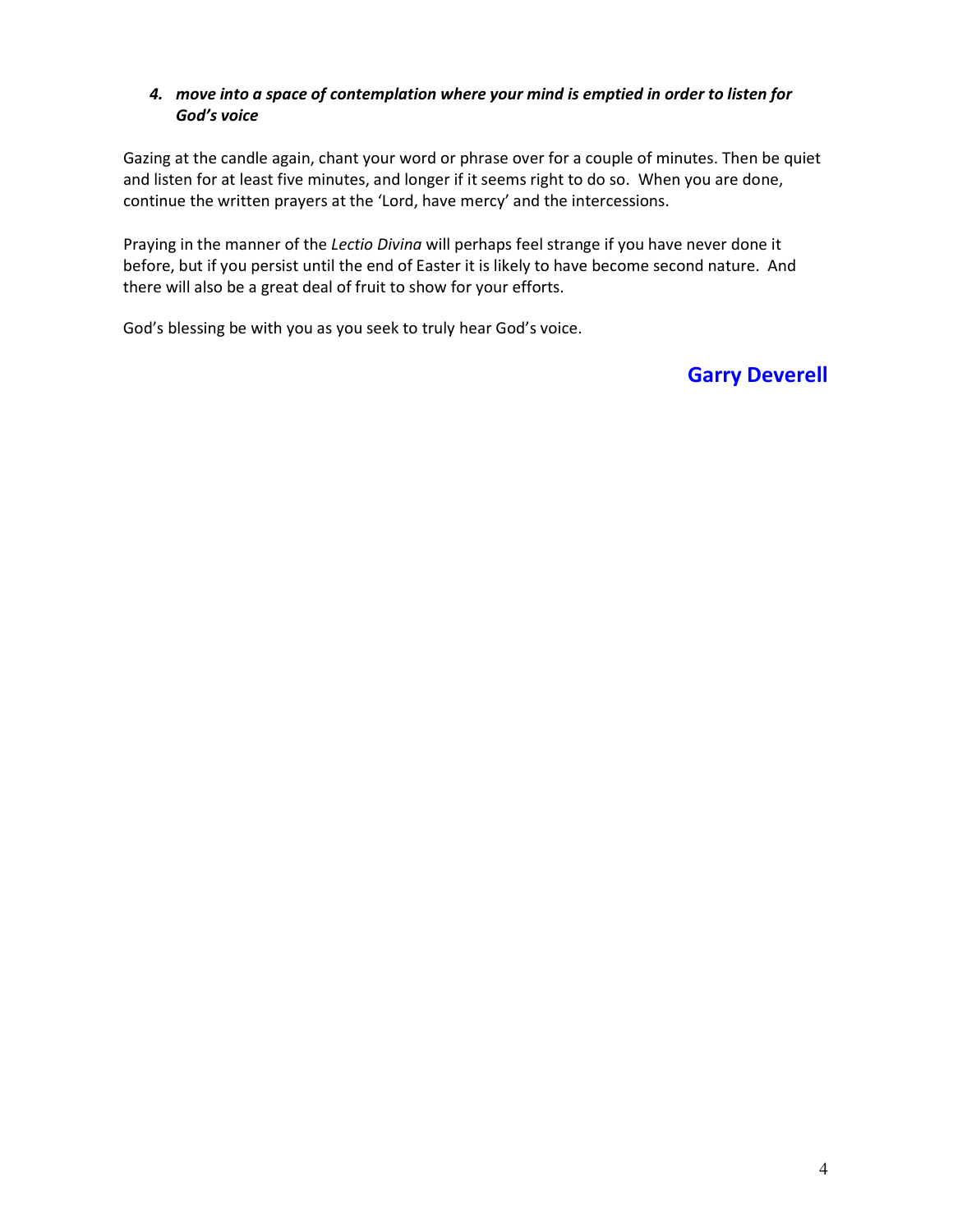## Daily Lectionary for the remainder of Lent and the Easter Season 2011

#### **Mon 4 Apr**

*Morning Prayer*  Psalm 70, 77 *(or)* 44 Jeremiah 17.5-18 John 9.18-end

#### **Tue 5 Apr**

*Morning Prayer*  Psalm 54, 79 *(or)* 48, 52 Jeremiah 18.1-12 John 10.1-10

#### **Wed 6 Apr**

*Morning Prayer*  Psalm 63, 90 *(or)* 119.57-80 Jeremiah 18.13-end John 10.11-21

## **Thu 7 Apr**

*Morning Prayer*  Psalm 53, 86 *(or)* 56, 57, (63\*) Jeremiah 19.1-13 John 10.22-end

#### **Fri 8 Apr**

*Morning Prayer*  Psalm 102 *(or)* 51, 54 Jeremiah 19.14-20.6 John 11.1-16

**Sat 9 Apr** Commemoration: Dietrich Bonhoeffer, Lutheran Pastor, Martyr, 1945 *Morning Prayer*  Psalm 32 *(or)* 68 Jeremiah 20.7-end John 11.17-27 *Evening Prayer*  Exodus 7.8-end

**Sun 10 Apr** Fifth Sunday of Lent *Morning Service*  Ezekiel 37.1-14 Psalm 130 Romans 8.6-11 John 11.1-45

#### **Mon 11 Apr**

*Morning Prayer*  Psalm 73, 121 *(or)* 71 Jeremiah 21.1-10 John 11.28-44

*Evening Prayer*  Psalm 25, 28 *(or)* 47, 49 Exodus 2.11-22 Hebrews 9.1-14

*Evening Prayer*  Psalm 80, 82 *(or)* 50 Exodus 2.23-3.20 Hebrews 9.15-end

*Evening Prayer*  Psalm 52, 91 *(or)* 59, 60, (67) Exodus 4.1-23 Hebrews 10.1-18

*Evening Prayer*  Psalm 94 *(or)* 61, 62, 64 Exodus 4.27-6.1 Hebrews 10.19-25

*Evening Prayer*  Psalm 13, 16 *(or)* 38 Exodus 6.2-13 Hebrews 10.26-end

Psalm 140, 141, 142 *(or)* 65, 66 Hebrews 11.1-16

*Evening Prayer*  Psalm 30 Lamentations 3.19-33 Matthew 20.17-34

*Evening Prayer*  Psalm 26, 27 *(or)* 72, 75 Exodus 8.1-19 Hebrews 11.17-31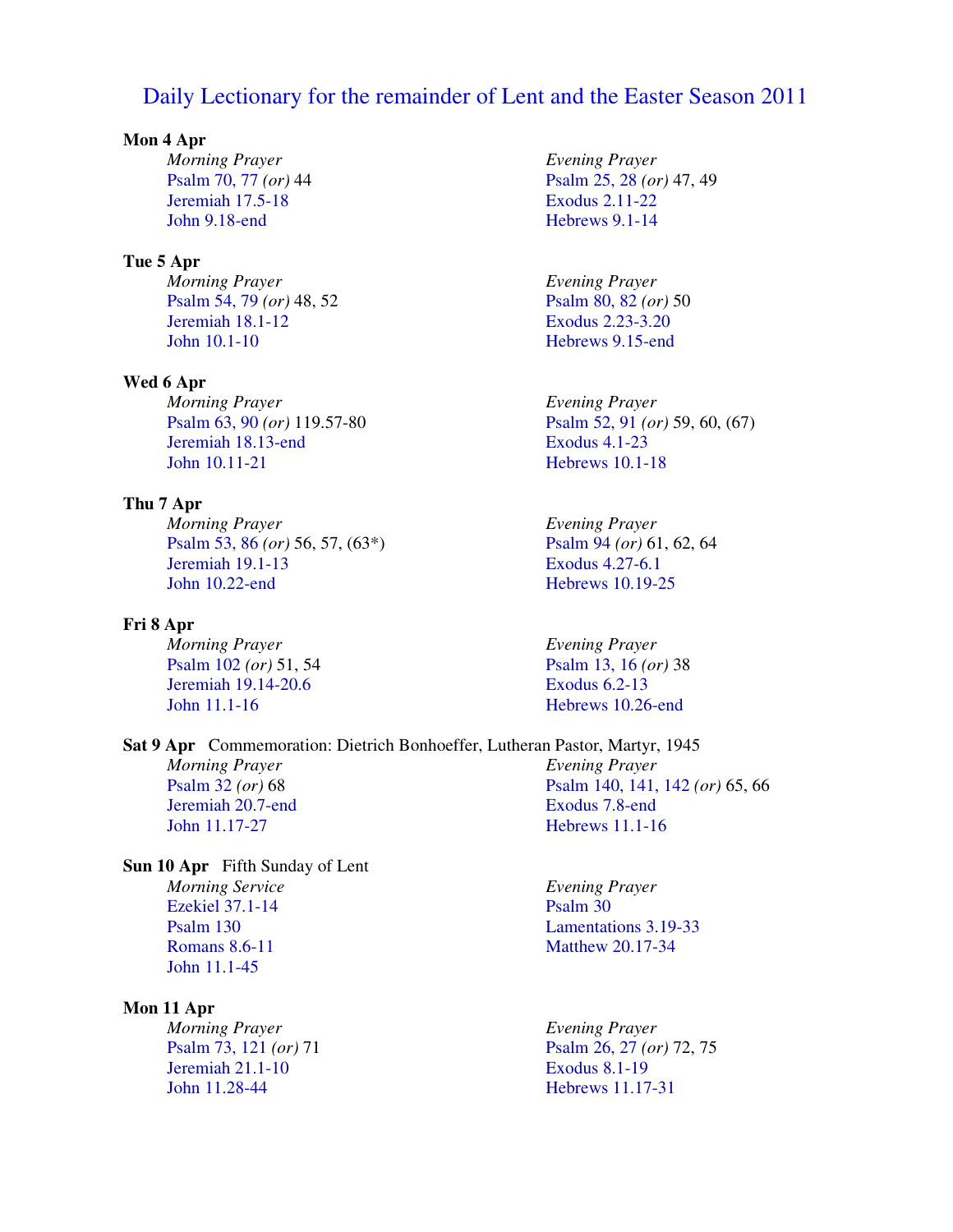**Tue 12 Apr**  *Morning Prayer*  Psalm 35, 123 *(or)* 73 Jeremiah 22.1-5, 13-19 John 11.45-end

#### **Wed 13 Apr**

*Morning Prayer*  Psalm 55, 124 *(or)* 77 Jeremiah 22.20-23.8 John 12.1-11

**Thu 14 Apr**  *Morning Prayer*  Psalm 40, 125 *(or)* 78.1-39 Jeremiah 23.9-32 John 12.12-19

#### **Fri 15 Apr**

*Morning Prayer*  Psalm 22, 126 *(or)* 55 Jeremiah 24 John 12.20-36a

#### **Sat 16 Apr**

*Morning Prayer*  Psalm 23, 127 *(or)* 76, 79 Jeremiah 25.1-14 John 12.36b-end

**Sun 17 Apr** Palm Sunday (beginning of Holy Week) *Liturgy of the Palms:*  Matthew 21.1-11 Psalm 118.1-2,19-29\* *Liturgy of the Passion:*  Isaiah 50.4-9a Psalm 31.9-16\* Philippians 2.5-11

#### **Mon 18 Apr**

*Morning Prayer*  Psalm 36.5-11 Isaiah 42.1-9 John 12.1-11

#### **Tue 19 Apr**

*Morning Prayer*  Psalm 27 Lamentations 3.1-18 Luke 22.24-53 (or 39-53) *Evening Prayer*  Psalm 61, 64 *(or)* 74 Exodus 8.20-end Hebrews 11.32-12.2

*Evening Prayer*  Psalm 56, 62 *(or)* 119.81-104 Exodus 9.1-12 Hebrews 12.3-13

*Evening Prayer*  Psalm 42, 43 *(or)* 78.40-end Exodus 9.13-end Hebrews 12.14-end

*Evening Prayer*  Psalm 31 *(or)* 69 Exodus 10 Hebrews 13.1-16

*Evening Prayer*  Psalm 128, 129, 130 *(or)* 81, 84 Exodus 11 Hebrews 13.17-end

 Matthew 26.14 - 27.66 *or*  Matthew 27.11-54

*Evening Prayer*  Psalms 61, 62 Zechariah 9.9-12 Luke 16.19-31

*Evening Prayer*  Psalm 25 Lamentations 2.8-19 Colossians 1.18-23

*Evening Prayer*  Psalm 55.13-24 Lamentations 3.40-51 Galatians 6.11-18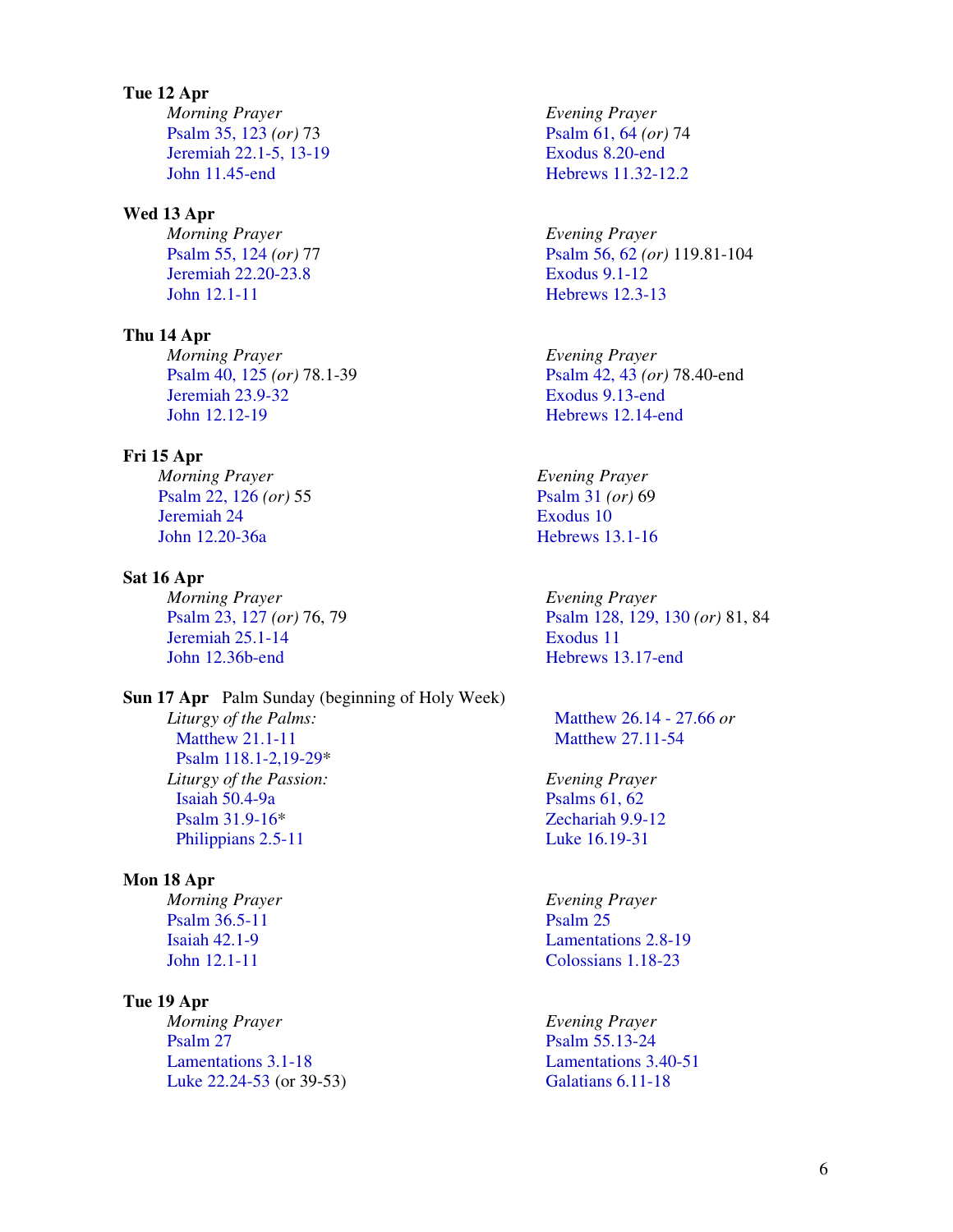**Wed 20 Apr**  *Morning Prayer*  Psalm 102\* Jeremiah 11.18-20 Luke 22.54-71

**Thu 21 Apr** Maundy Thursday *Morning Prayer*  Psalms 42, 43 Leviticus 16.2-24 Luke 23.1-25

**Fri 22 Apr** Good Friday *Morning Prayer*  Psalm 69 Genesis 22.1-18 Hebrews 10.1-10

#### **Sat 23 Apr** Holy Saturday

*Morning Prayer*  Psalm 142 Hosea 6.1-6 John 2.18-22

*Easter Vigil* (First service of Easter) Genesis 1.1 - 2.4a Psalm 136.1-9,23-26 Genesis 7.1-5,11-18; 8.6-18; 9.8-13 Psalm 46 Genesis 22.1-18 Psalm 16

#### **Sun 24 Apr** Feast of the Resurrection

*Morning service*  Acts 10.34-43 *or*  Jeremiah 31.1-6 Psalm 118.1-2,14-24\* Colossians 3.1-4 *or*  Acts 10.34-43 Matthew 28.1-10

#### **Mon 25 Apr**

*Morning Prayer*  Psalm 111, 117, 146 Song of Solomon 1.9-2.7 Mark 16.1-8

#### **Tue 26 Apr**

*Morning Prayer*  Psalm 112, 147.1-12 Song of Solomon 2.8-end Luke 24.1-12

*Evening Prayer*  Psalm 88 Isaiah 63.1-9 Revelation 14.18 - 15.4

*Evening Service*  Exodus 12.1-4[5-10] 11-14 Psalm 116.1,10-17 1 Corinthians 11.23-26 John 13.1-17,31b-35

*Adoration of the Cross*  Isaiah 52.13 - 53.12 Psalm 22\* Hebrews 10.16-25 *or*  Hebrews 4.14-16; 5.7-9 John 18.1 - 19.42

Exodus 14.10-31; 15.20,21 Canticle: Exodus 15.1b-13,17,18 Isaiah 55.1-11 Canticle: Isaiah 12.2-6 Baruch 3.9-15,32 - 4.4 *or*  Proverbs 8.1-8,19-21; 9.4b-6 Psalm 19 Ezekiel 36.24-28 Psalms 42, 43 Ezekiel 37.1-14 Psalm 143 Zephaniah 3.14-20 Psalm 98 Romans 6.3-11 Psalm 114 Matthew 28.1-10

*Evening Prayer*  Psalm 105 or 66.1-11 Song of Solomon 3.2-5; 8.6,7 John 20.11-18 Revelation 1.12-18

*Evening Prayer*  Psalm 135 Exodus 12.1-14 1 Corinthians 15.1-11

*Evening Prayer*  Psalm 136 Exodus 12.14-36 1 Corinthians 15.12-19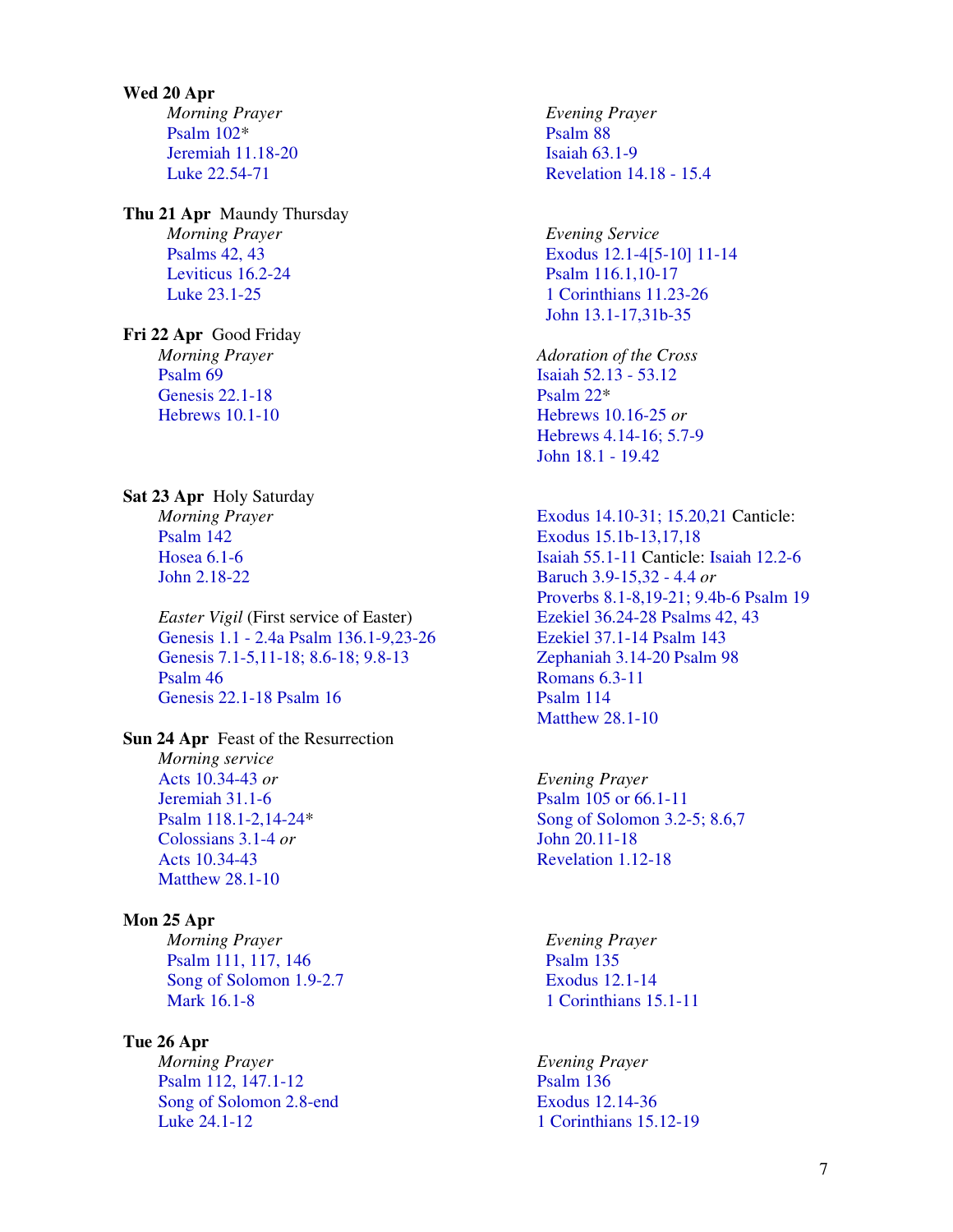## **Wed 27 Apr**

*Morning Prayer*  Psalm 113, 147.13-end Song of Solomon 3 Matthew 28.16-end

#### **Thu 28 Apr**

*Morning Prayer*  Psalm 114, 148 Song of Solomon 5.2-6.3 Luke 7.11-17

## **Fri 29 Apr**

*Morning Prayer*  Psalm 115, 149 Song of Solomon 7.10-8.4 Luke 8.41-end

#### **Sat 30 Apr**

*Morning Prayer*  Psalm 116, 150 Song of Solomon 8.5-7 John 11.17-44

#### **Sun 1 May** The Second Sunday of Easter

*Morning Service*  Acts 2.14a,22-32 Psalm 16 1 Peter 1.3-9 John 20.19-31

#### **Mon 2 May**

*Morning Prayer*  Psalms 5, 146 2 Timothy 2.3-13 John 15.18-21

**Tue 3 May** Commemoration: Mark the Evangelist *Morning Prayer*  Psalm 119.9-16 Ephesians 4.7-16 Mark 13.5-13

**Wed 4 May** Commemoration: Philip and James, Apostles

*Morning Prayer*  Psalms 139, 146 Ephesians 1.3-10 John 14.1-14

*Evening Prayer*  Psalm 105 Exodus 12.37-end 1 Corinthians 15.20-28

*Evening Prayer*  Psalm 106 Exodus 13.1-16 1 Corinthians 15.29-34

*Evening Prayer*  Psalm 107 Exodus 13.17-14.14 1 Corinthians 15.35-50

*Evening Prayer*  Psalm 145 Exodus 14.15-end 1 Corinthians 15.51-end

*Evening Prayer*  Psalm 30.1-5 Daniel 6.1-23 *or* 6.6-23 Mark 15.46 - 16.8

*Evening Prayer*  Psalms 3, 11 Isaiah 43.1-7 John 15.1-8

*Evening Prayer*  Psalm 45 Ezekiel 1.4-14 2 Timothy 4.1-11

*Evening Prayer*  Psalm 149 Job 23.1-12 John 1.43-51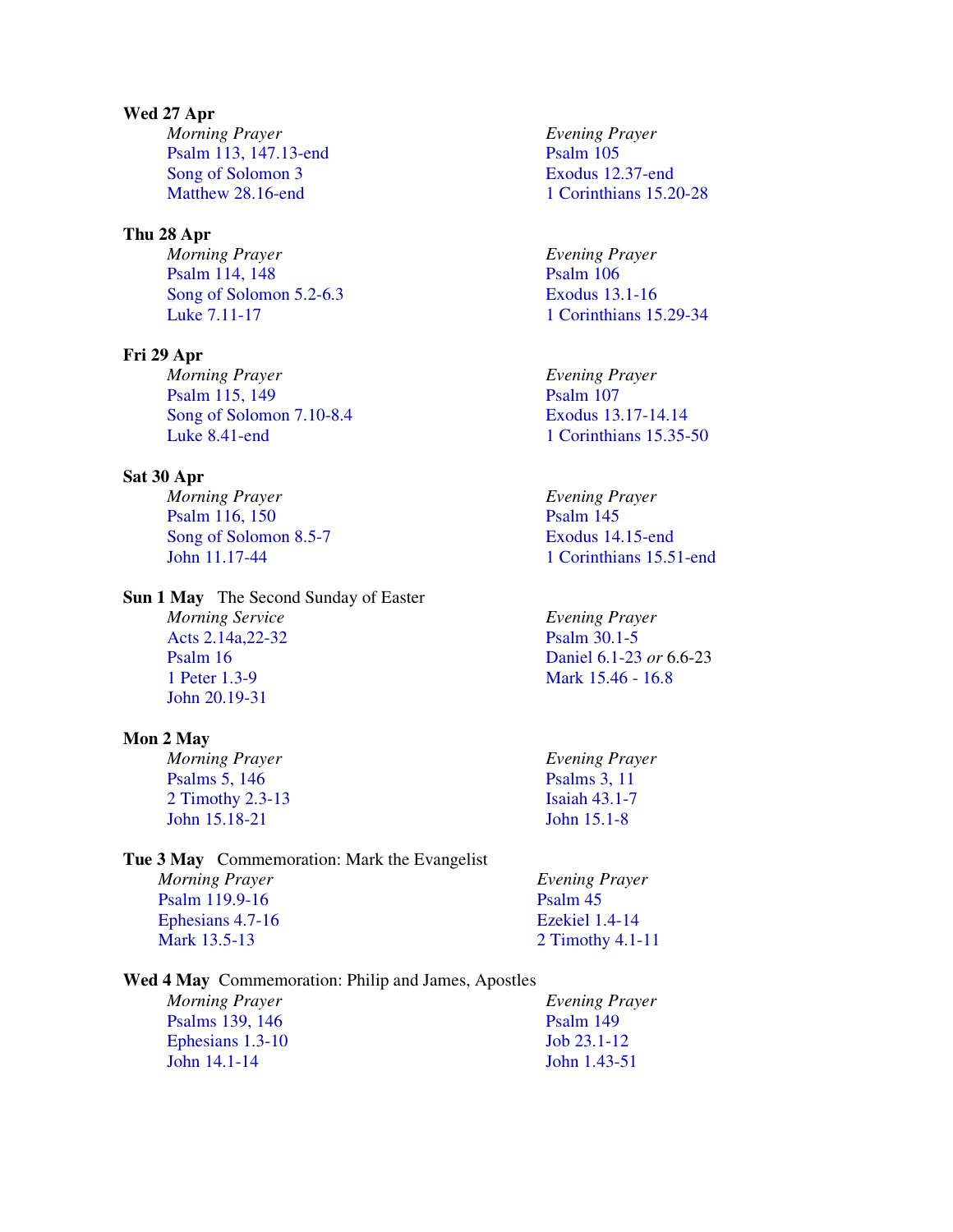**Thu 5 May**  *Morning Prayer*  Psalm 28, 29 *(or)* 14, 15, 16 Deuteronomy 4.1-14 John 21.1-14

**Fri 6 May**  *Morning Prayer*  Psalm 57, 61 *(or)* 17, 19 Deuteronomy 4.15-31 John 21.15-19

**Sat 7 May**  *Morning Prayer*  Psalm 63, 84 *(or)* 20, 21, 23 Deuteronomy 4.32-40 John 21.20-end

**Sun 8 May** The Third Sunday of Easter *Morning Service* Acts 2.14a,36-41 Psalm 116.1-3,10-17 1 Peter 1.17-23 Luke 24.13-35

**Mon 9 May**  *Morning Prayer*  Psalm 96, 97 *(or)* 27, 30 Deuteronomy 5.1-22 Ephesians 1.1-14

**Tue 10 May**  *Morning Prayer*  Psalm 98, 99, 100 *(or)* 32, 36 Deuteronomy 5.22-end Ephesians 1.15-end

**Wed 11 May**  *Morning Prayer*  Psalm 105 *(or)* 34 Deuteronomy 6 Ephesians 2.1-10

**Thu 12 May**  *Morning Prayer*  Psalm 136 *(or)* 37\* Deuteronomy 7.1-11 Ephesians 2.11-end

*Evening Prayer*  Psalm 34 *(or)* 18 Exodus 17 Colossians 2.16-3.11

*Evening Prayer*  Psalm 118 *(or)* 22 Exodus 18.1-12 Colossians 3.12-4.1

*Evening Prayer*  Psalm 66 *(or)* 24, 25 Exodus 18.13-end Colossians 4.2-end

*Evening Prayer*  Psalm 48 Haggai 1.13 - 2.9 1 Corinthians 3.10-17

*Evening Prayer*  Psalm 61, 65 *(or)* 26, 28, 29 Exodus 19 Luke 1.1-25

*Evening Prayer*  Psalm 71 *(or)* 33 Exodus 20.1-21 Luke 1.26-38

*Evening Prayer*  Psalm 67, 72 *(or)* 119.33-56 Exodus 24 Luke 1.39-56

*Evening Prayer*  Psalm 73 *(or)* 39, 40 Exodus 25.1-22 Luke 1.57-end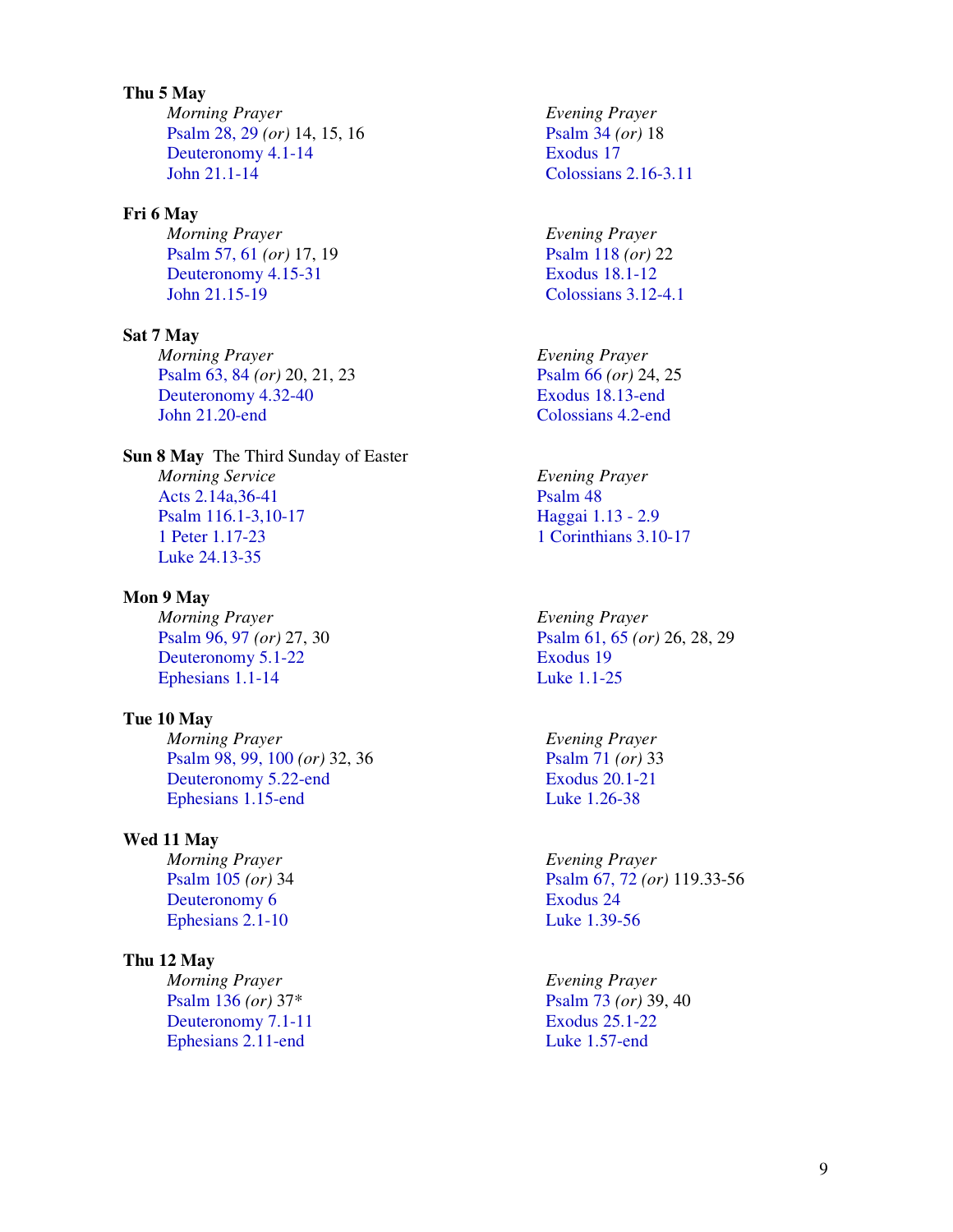### **Fri 13 May**

*Morning Prayer*  Psalm 107 *(or)* 31 Deuteronomy 7.12-end Ephesians 3.1-13

**Sat 14 May** Commemoration: Matthias the Apostle *Morning Prayer*  Psalm 15, 16 *or* 147.1-12 Acts 1.15-26 John 15.9-17

**Sun 15 May** The Fourth Sunday of Easter *Morning Service*  Acts 2.42-47 Psalm 23 1 Peter 2.19-25 John 10.1-10

**Mon 16 May** Commemoration: Caroline Chisholm, Social Reformer, 1877 *Morning Prayer*  Psalm 103 *(or)* 44 Deuteronomy 9.1-21 Ephesians 4.1-16 *Evening Prayer*  Exodus 32.1-14

#### **Tue 17 May**

*Morning Prayer*  Psalm 139 *(or)* 48, 52 Deuteronomy 9.23-10.5 Ephesians 4.17-end

#### **Wed 18 May**

*Morning Prayer*  Psalm 135 *(or)* 119.57-80 Deuteronomy 10.12-end Ephesians 5.1-14

#### **Thu 19 May**

*Morning Prayer*  Psalm 118 *(or)* 56, 57, (63\*) Deuteronomy 11.8-end Ephesians 5.15-end

#### **Fri 20 May**

*Morning Prayer*  Psalm 33 *(or)* 51, 54 Deuteronomy 12.1-14 Ephesians 6.1-9

#### Sat 21 May

*Morning Prayer*  Psalm 34 *(or)* 68

*Evening Prayer*  Psalm 77 *(or)* 35 Exodus 28.1-4a, 29-38 Luke 2.1-20

*Evening Prayer*  Psalm 80 1 Samuel 16.1-13a Matthew 7.15-27

*Evening Prayer*  Psalm 29.1-10 Ezra 3.1-13 Ephesians 2.11-22

Psalm 112, 113, 114 *(or)* 47, 49 Luke 2.41-end

*Evening Prayer*  Psalm 115, 116 *(or)* 50 Exodus 32.15-34 Luke 3.1-14

*Evening Prayer*  Psalm 47, 48 *(or)* 59, 60, (67) Exodus 33 Luke 3.15-22

*Evening Prayer*  Psalm 81, 85 *(or)* 61, 62, 64 Exodus 34.1-10, 27-end Luke 4.1-13

*Evening Prayer*  Psalm 36, 40 *(or)* 38 Exodus 35.20-36.7 Luke 4.14-30

Deuteronomy 15.1-18 Ephesians 6.10-end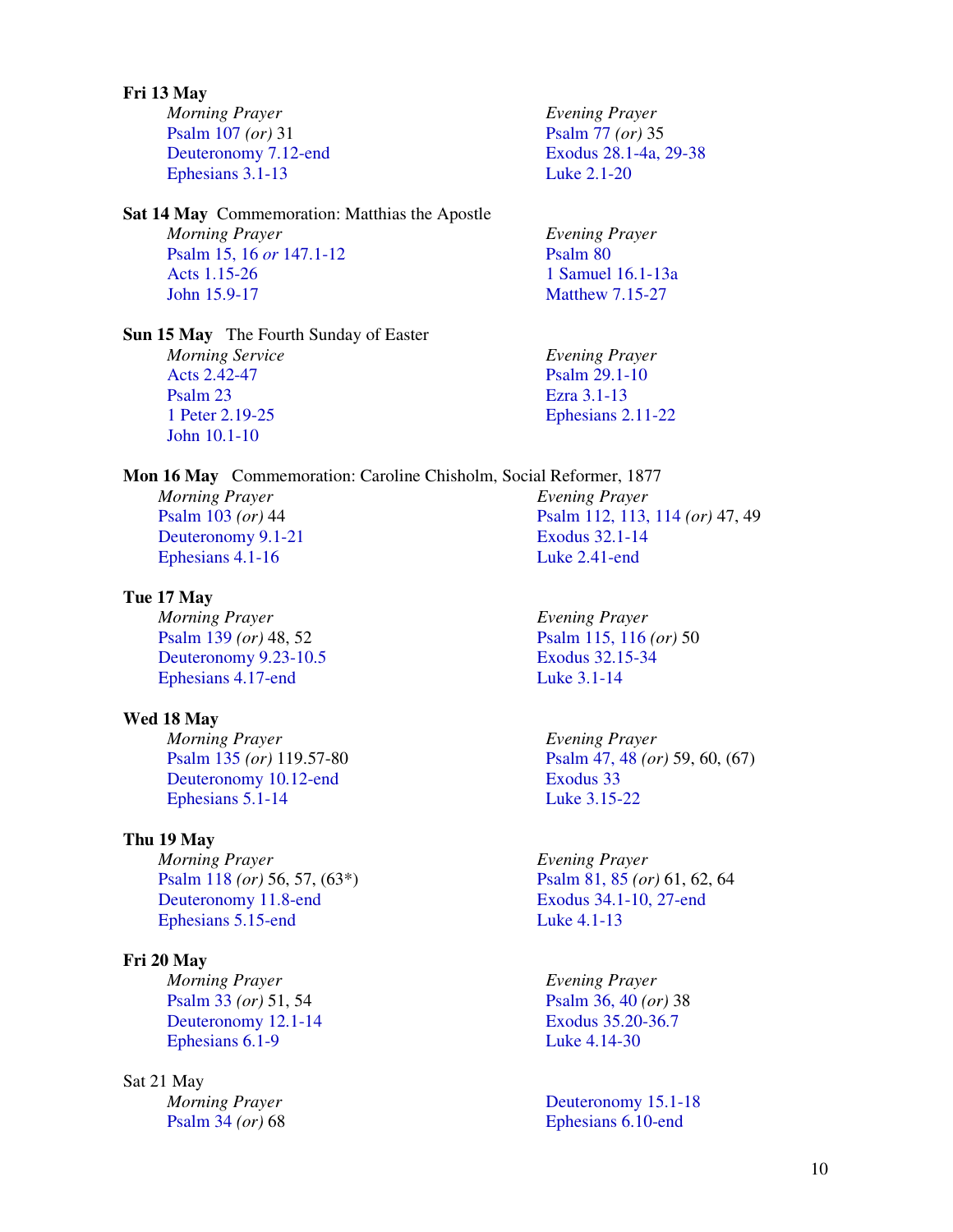*Evening Prayer*  Psalm 84, 86 *(or)* 65, 66

#### **Sun 22 May** The Fifth Sunday of Easter

*Morning Service*  Acts 7.55-60 Psalm 31.1-5,15-16\* 1 Peter 2.2-10 John 14.1-14

#### **Mon 23 May**

*Morning Prayer*  Psalm 145 *(or)* 71 Deuteronomy 16.1-20 1 Peter 1.1-12

**Tue 24 May** Commemoration: John and Charles Wesley, Evangelists & Hymn Writers

*Morning Prayer*  Psalm 19, 147.1-12 *(or)* 73 Deuteronomy 17.8-end 1 Peter 1.13-end

#### **Wed 25 May**

*Morning Prayer*  Psalm 30, 147.13-end *(or)* 77 Deuteronomy 18.9-end 1 Peter 2.1-10

**Thu 26 May** Commemoration: John Calvin, Reformer, 1564

*Morning Prayer*  Psalm 57, 148 *(or)* 78.1-39 Deuteronomy 19 1 Peter 2.11-end

#### **Fri 27 May**

*Morning Prayer*  Psalm 138, 149 *(or)* 55 Deuteronomy 21.22-22.8 1 Peter 3.1-12

### **Sat 28 May**

*Morning Prayer*  Psalm 146, 150 *(or)* 76, 79 Deuteronomy 24.5-end 1 Peter 3.13-end

Sun 29 May The Sixth Sunday of Easter *Morning Service*  Acts 17.22-31 Psalm 66.7-18 1 Peter 3.13-22 John 14.15-21

Exodus 40.17-end Luke 4.31-37

*Evening Prayer*  Psalm 147.1-12 Zechariah 4.1-10 Revelation 21.1-14

*Evening Prayer*  Psalm 105 *(or)* 72, 75 Numbers 9.15-end;10.33-end Luke 4.38-end

*Evening Prayer*  Psalm 96, 97 *(or)* 74 Numbers 11.1-33 Luke 5.1-11

> *Evening Prayer*  Psalm 98, 99, 100 *(or)* 119.81-104 Numbers 12 Luke 5.12-26

*Evening Prayer*  Psalm 104 *(or)* 78.40-end Numbers 13.1-3, 17-end Luke 5.27-end

*Evening Prayer*  Psalm 66 *(or)* 69 Numbers 14.1-25 Luke 6.1-11

*Evening Prayer*  Psalm 118 *(or)* 81, 84 Numbers 14.26-end Luke 6.12-26

*Evening Prayer*  Psalms 87, 36.5-10 Zechariah 8.1-13 Revelation 21.22 - 22.5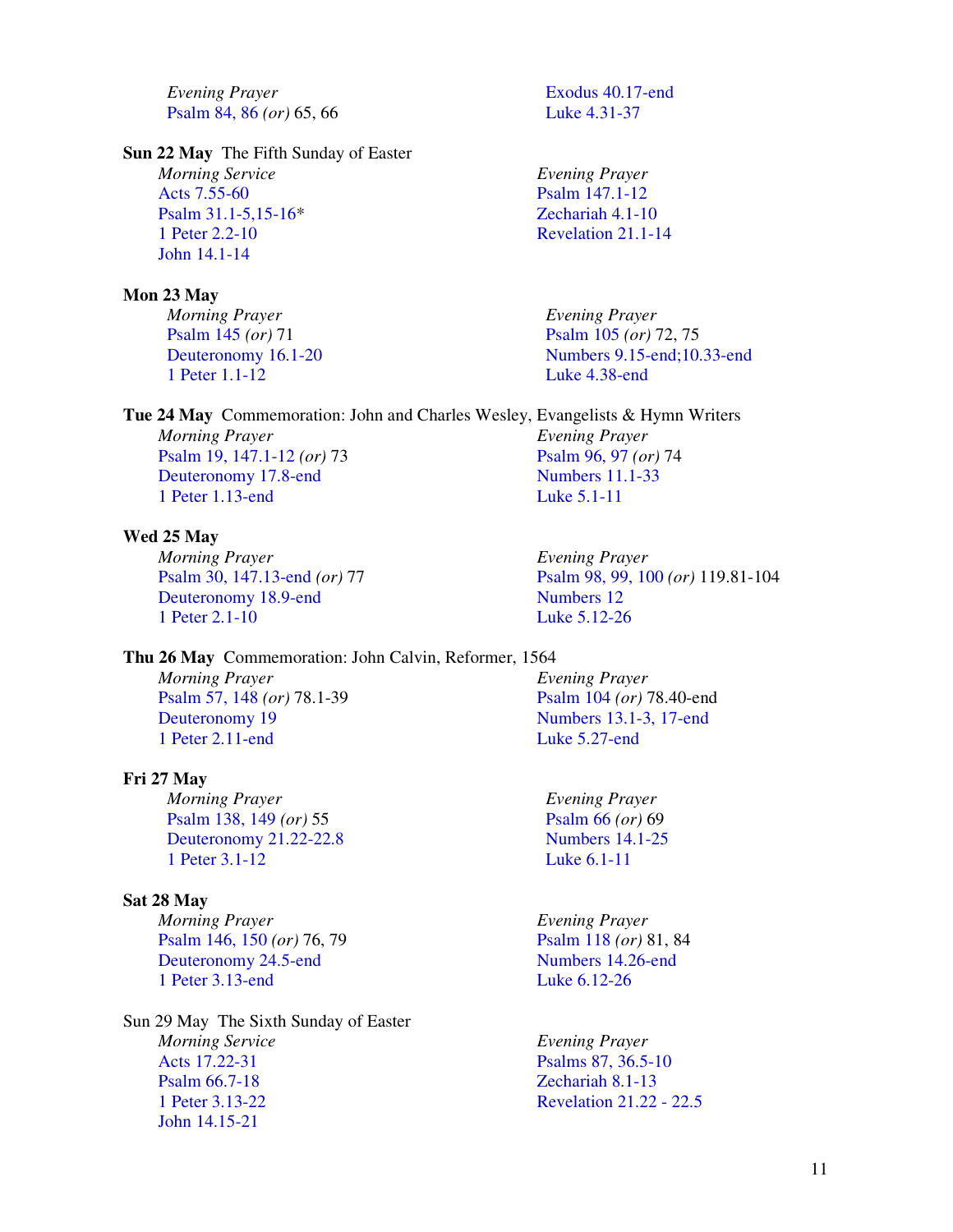#### **Mon 30 May** Commemoration: Joan of Arc, Visionary, 1431

*Morning Prayer*  Psalm 65, 67 *(or)* 80, 82 Deuteronomy 26 1 Peter 4.1-11

#### **Tue 31 May**

*Morning Prayer*  Psalms 85, 150 Romans 12.9-16

Zephaniah 3.14-18

**Wed 1 Jun** Commemoration: Justin, Martyr at Rome, c.165 *Morning Prayer*  Psalm 132, 133 *(or)* 119.105-128 Deuteronomy 28.58-end 1 Peter 5

**Thu 2 Jun** Feast of the Ascension *Morning Prayer*  Psalm 8 2 Kings 2.1-15 Revelation 5

**Fri 3 Jun** Commemoration: The Martyrs of Uganda, 1885-7 and 1977

*Morning Prayer*  Psalm 20, 81 *(or)* 88, (95) Deuteronomy 29.2-15 1 John 1.1-2.6

## **Sat 4 Jun**

*Morning Prayer*  Psalm 21, 47 *(or)* 96, 97, 100 Deuteronomy 30 1 John 2.7-17

**Sun 5 Jun** The Seventh Sunday of Easter *Morning Service*  Acts 1.6-14 Psalm 68.1-10,32-35 1 Peter 4.12-14; 5.6-11 John 17.1-11

#### **Mon 6 Jun**

*Morning Prayer*  Psalm 93, 96, 97 *(or)* 98, 99, 101 Deuteronomy 31.1-13 1 John 2.18-end

*Evening Prayer*  Psalm 121, 122, 123 *(or)* 85, 86 Numbers 16.1-35 Luke 6.27-38

*Evening Prayer*  Psalms 122, 127, 128 Zechariah 2.10-13 John 3.25-30

*Evening Prayer on the Eve of Ascension Day*  Psalms 15, 24 2 Samuel 23.1-5 Colossians 2.20 - 3.4

*Evening Service*  Acts 1.1-11 *or* Daniel 7.9-14 Psalm 47 *or* Psalm 93 Ephesians 1.15-23 *or* Acts 1.1-11 Luke 24.44-53

*Evening Prayer*  Psalm 145 *(or)* 102 Numbers 20.1-13 Luke 7.11-17

*Evening Prayer*  Psalm 84, 85 *(or)* 104 Numbers 21.4-9 Luke 7.18-35

*Evening Prayer*  Psalm 47 2 Samuel 23.1-5 Ephesians 1.15-23

*Evening Prayer*  Psalm 18 *(or)* 105\* (or 103) Numbers 22.1-35 Luke 7.36-end